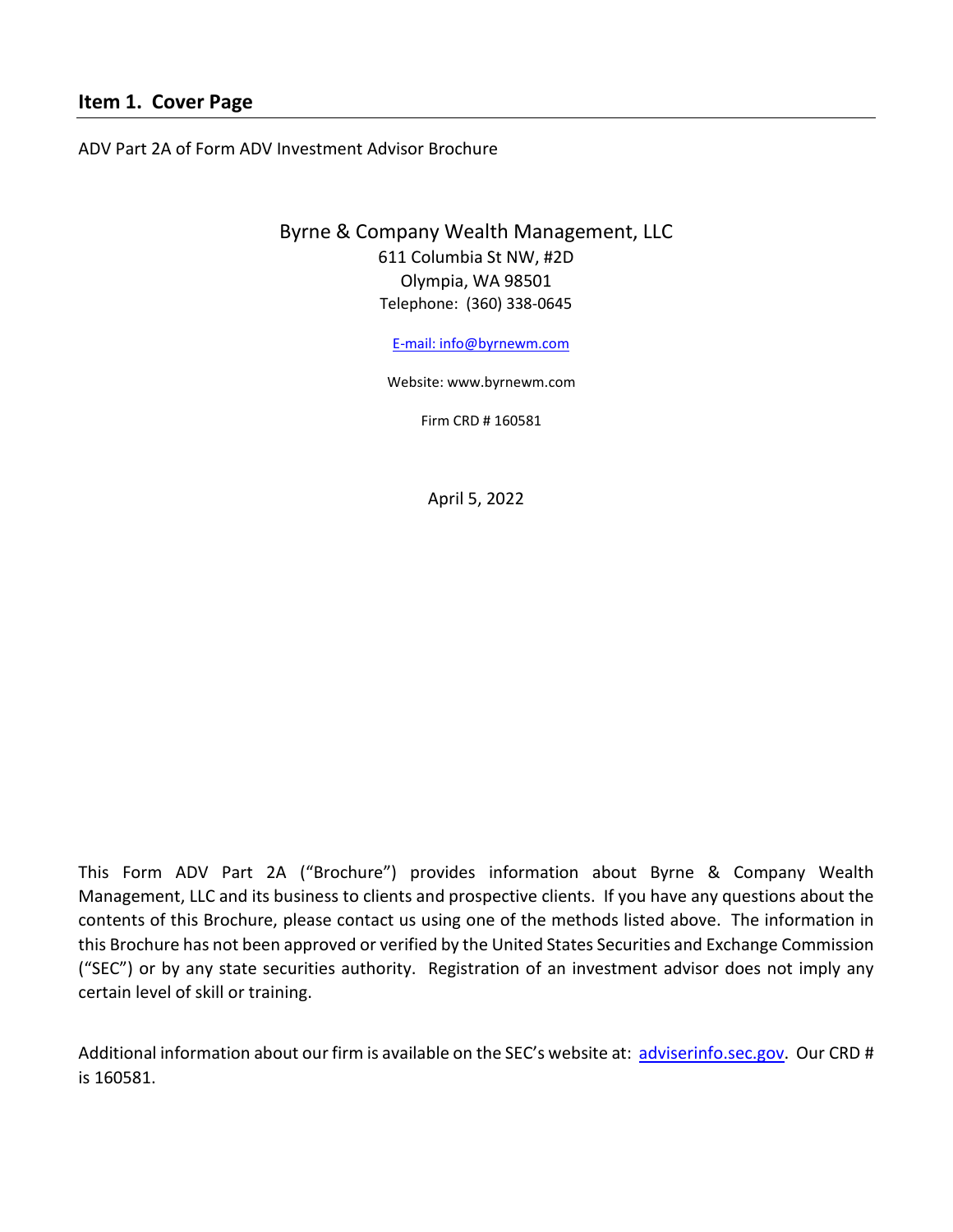### <span id="page-1-0"></span>**Item 2. Material Changes**

Byrne & Company Wealth Management, LLC is required to advise clients and prospective clients of any material changes to our Firm Brochure ("Brochure") from our last annual update dated March 18, 2021.

Clients will receive a summary of any material changes to our Brochures no later than April 30<sup>th</sup> each year (120 days after our fiscal year-end). At that time, we will offer a full copy of the current Disclosure Brochure with details of all material changes. We will also promptly provide interim material change disclosures, as necessary.

We are not required to provide this information to a client or prospective client who has not received a previous version of our Brochure.

We have made the following material changes to this Brochure:

1. We passed the threshold for registration with the SEC and have updated this Brochure to remove state-specific language and rule references, as well as providing updated details regarding our assets under management in Item 4.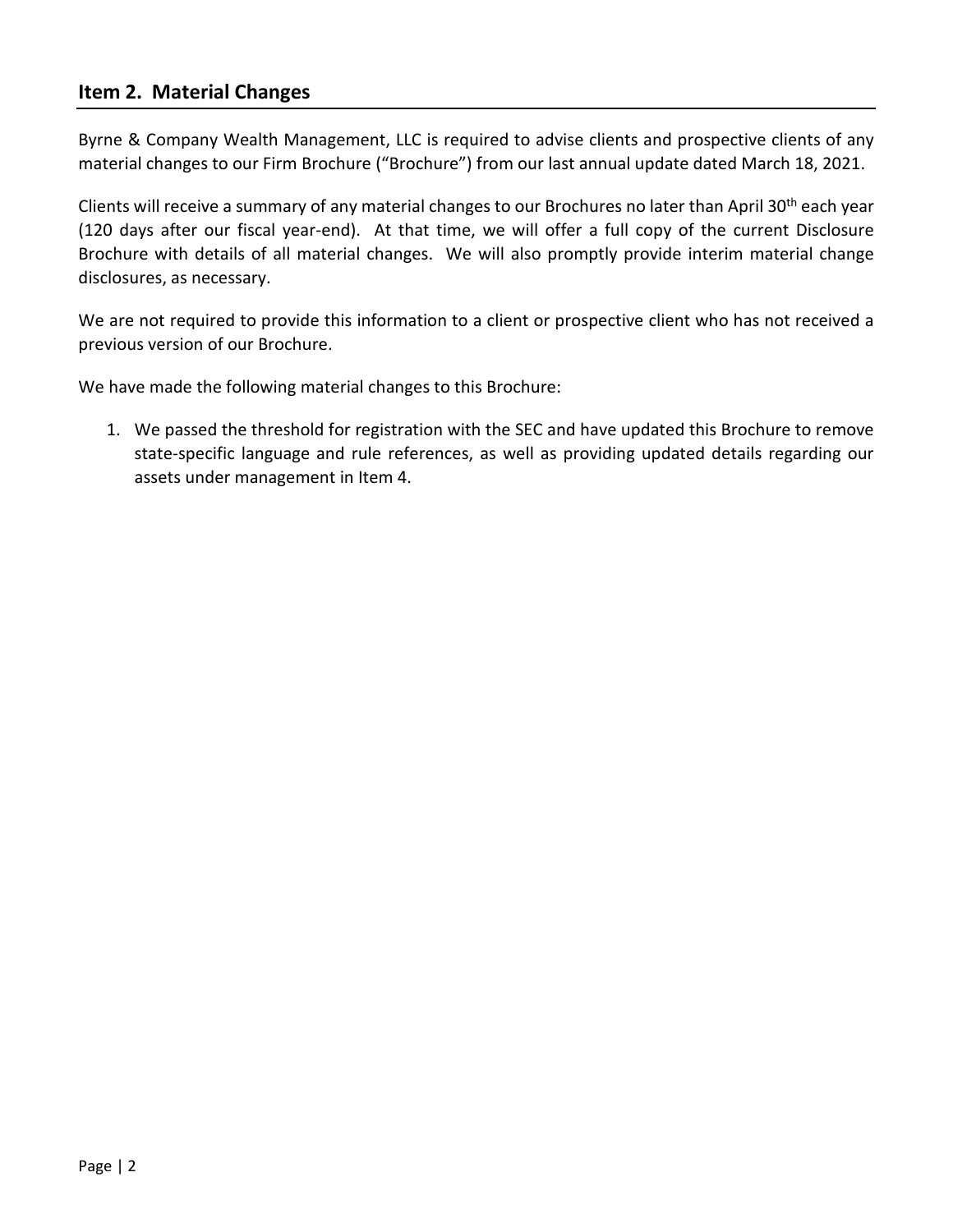<span id="page-2-0"></span>

| Item 1.    |                                                                                         |  |
|------------|-----------------------------------------------------------------------------------------|--|
| Item 2.    |                                                                                         |  |
| Item 3.    |                                                                                         |  |
| Item 4.    |                                                                                         |  |
| Item 5.    |                                                                                         |  |
| Item 6.    |                                                                                         |  |
| Item 7.    |                                                                                         |  |
| Item 8.    |                                                                                         |  |
| Item 9.    |                                                                                         |  |
| Item 10.   |                                                                                         |  |
| Item 11.   | Code of Ethics, Participation, or Interest in Client Transactions & Personal Trading 13 |  |
| Item 12.   |                                                                                         |  |
| Item $13.$ |                                                                                         |  |
| Item 14.   |                                                                                         |  |
| Item 15.   |                                                                                         |  |
| Item 16.   |                                                                                         |  |
| Item 17.   |                                                                                         |  |
| Item 18.   |                                                                                         |  |
|            |                                                                                         |  |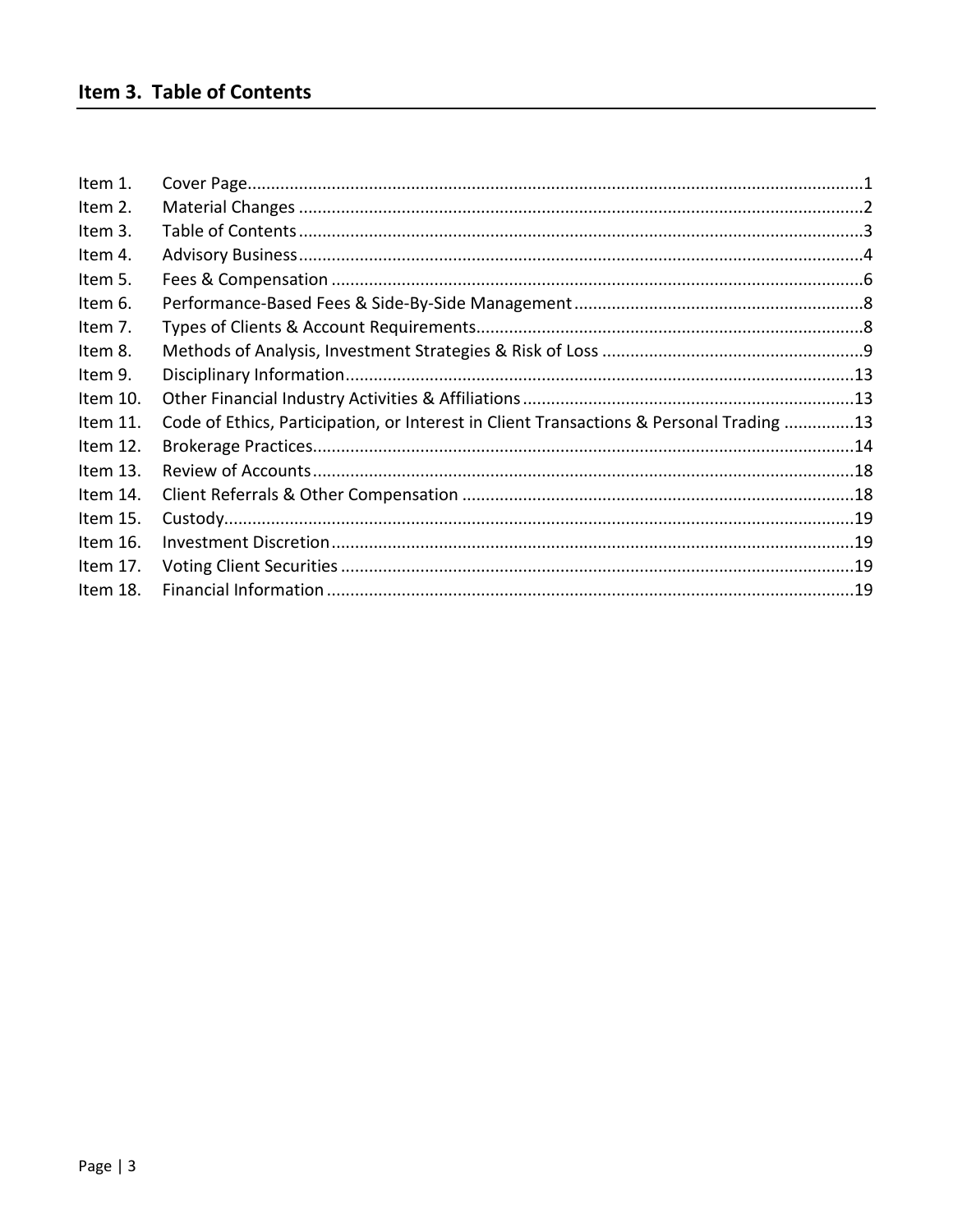#### <span id="page-3-0"></span>**FIRM DESCRIPTION**

Byrne & Company Wealth Management, LLC ('we," "us," "our," or "BCWM") a Washington Limited Liability Company, was formed in 2012 and is 100% owned by Kevin Byrne, who is responsible for the overall investment strategy and management of client portfolios. We refer to current and prospective clients of BCWM as "you," "your," or "client."

#### **TYPES OF ADVISORY SERVICES**

BCWM offers Investment Management, Financial Planning, and Qualified Retirement Plan Services. These services are personalized for each client and only provided to those clients with whom we have entered into an agreement for that specific service.

#### **Investment Management Services**

With discretionary or non-discretionary Investment Management Services, BCWM offers comprehensive financial planning to clients who enter into a written Investment Advisory Agreement with us. We provide our services on an ongoing basis guided by your individual needs. We assist in identifying your investment goals and individual needs although it is your responsibility to provide information specific to your investment goals, time horizon, risk tolerance, and other financial circumstances. Our services are provided specifically for the assets you authorize - and we agree - to manage; they may not include all holdings or net worth.

### **Financial Planning/Investment Consulting Services**

BCWM offers Financial Planning/Investment Consulting Services for those clients who enter into an hourly agreement with us. You will be provided with a written plan consistent with the scope of the engagement described in your agreement. The financial plans provided may not address all potential aspects of financial planning.

All reports, financial statements or analyses are provided exclusively for use in developing and implementing your financial plan. It is likely that there will be material differences between projected and actual results because future events vary and circumstances frequently change.

Our analyses are highly dependent on economic assumptions. Therefore, familiarity with historical data regarding key assumptions such as inflation, expenditures, and investment rates of return, as well as an understanding of how these assumptions affect the results of our analyses, is important. We may counsel on the consistency of these assumptions with relevant historical data, but we cannot express any assurance as to the accuracy or reasonableness of the specific data and assumptions. It is ultimately your responsibility to verify the assumptions and personal data upon which projections are based. The financial plan assumptions and reports are primarily a tool to alert you to certain possibilities. The reports are not intended to, nor do they provide any guarantee of, future events including investment returns. The implementation of the plan is solely your responsibility, and you are under no obligation to implement your plan through BCWM.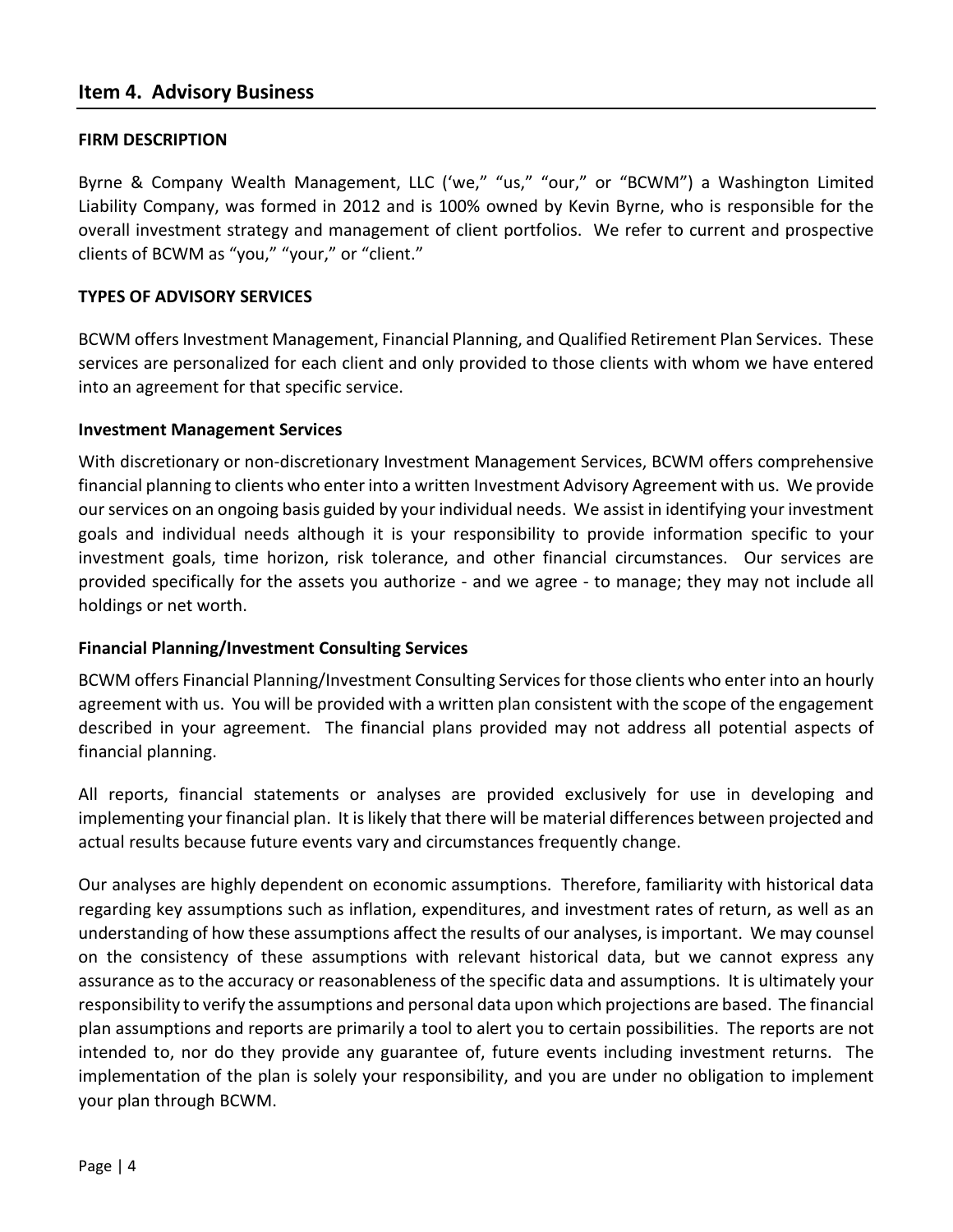### **Qualified Retirement Plan Services**

BCWM offers Qualified Retirement Plan Services to plan sponsors who enter into a written 401(k) agreement. BCWM and our investment advisor representatives provide non-discretionary investment advice which includes recommendations and investment alternatives for the plan. We may agree to meet with you and your employees periodically to discuss the plan and the plan investments.

#### **TYPES OF INVESTMENTS USED**

We consider many different types of securities when formulating our investment advice. We will evaluate your existing investments regarding your financial goals, risk tolerance, and investment time horizon, among other things. Depending on the situation, account(s) managed by us may contain one or more of the following: individual stocks, individual bonds, mutual funds, or exchange-traded funds ("ETFs"). In some situations, we may recommend that options be part of your investment portfolio.

Negatively correlated mutual funds or ETFs may be an investment we recommend in an attempt to reduce the volatility of your portfolio. Negatively correlated mutual funds or ETFs may rise in value while the general stock market declines and vice versa. The addition of negatively correlated investments does not in any way guarantee that the volatility, draw down, or loss of portfolio principal will be lower nor that it will increase long-term portfolio performance.

It is vital for you to inform us of any changes to your financial situation, including your goals, or investment time horizon.

#### **CLIENT-TAILORED RELATIONSHIPS**

As a fiduciary to all our clients, BCWM always acts solely in your best interest. We offer the same suite of services to all clients. However, financial plans and their implementation are dependent upon your specific situation (income, tax levels, and risk tolerance levels) and are used to aid in the selection of a portfolio that matches your risk tolerance, needs, and targets. For clients engaged under an investment management agreement, our services are generally most appropriate for those with at least \$500,000 in investable assets.

You may impose restrictions related to investing in certain securities or types of securities in accordance with your values or beliefs. However, if the restrictions prevent us from properly servicing your account(s), or if the restrictions would require us to deviate from our standard suite of services, we reserve the right to end the relationship.

### **IMPORTANT INFORMATION FOR RETIREMENT INVESTORS**

When we recommend that you rollover retirement assets or transfer existing retirement assets (such as a 401(k) or an IRA) to our management, we have a conflict of interest. This is because we will generally earn additional revenue when we manage more assets. In making the recommendation, however, we do so only after determining that the recommendation is in your best interest. Further, in making any recommendation to transfer or rollover retirement assets, we do so as a "fiduciary," as that term is defined in ERISA or the Internal Revenue Code, or both. We also acknowledge we are a fiduciary under ERISA or the Internal Revenue Code with respect to our ongoing investment advisory recommendations and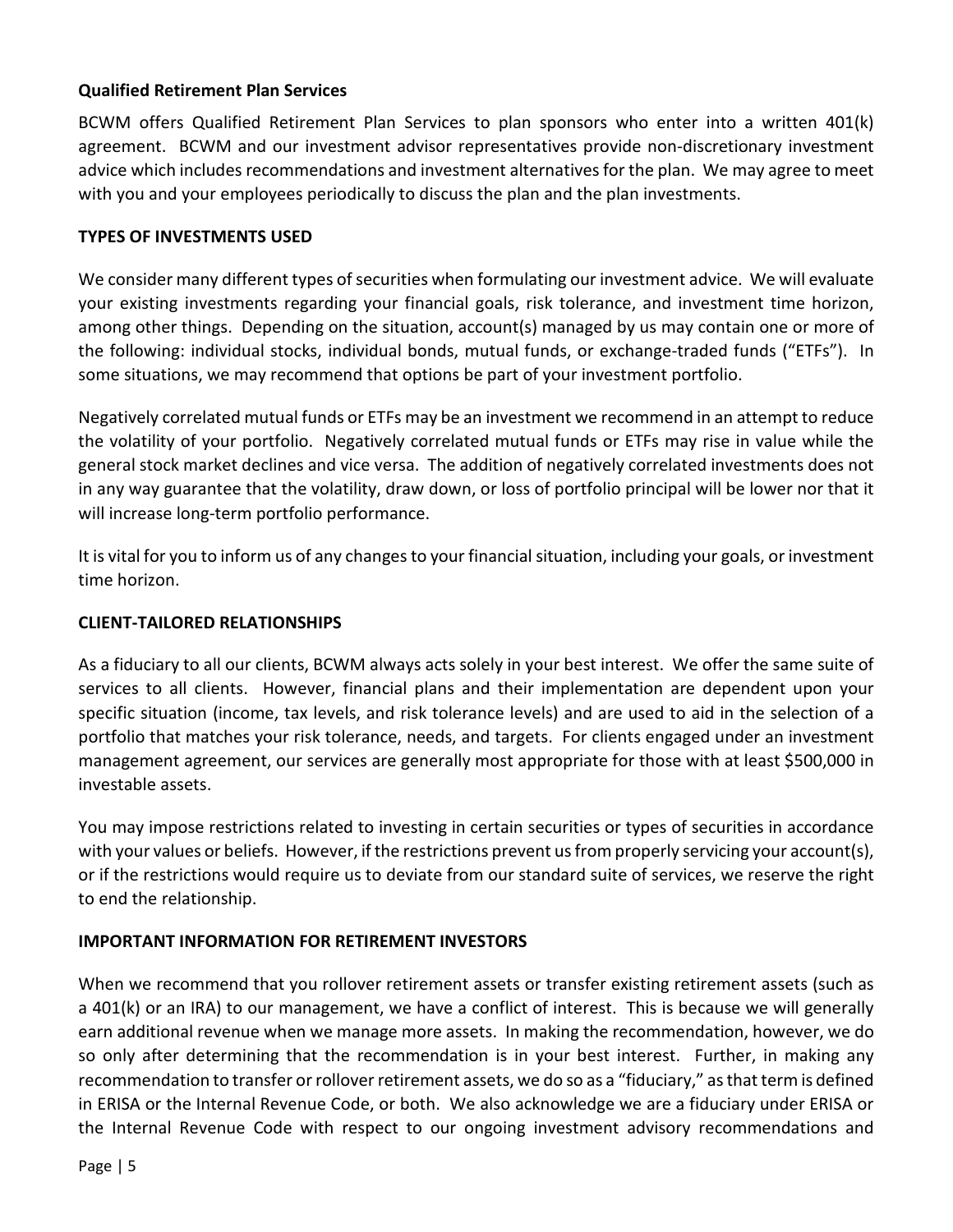discretionary asset management services, as described in the advisory agreement we execute with you. To the extent we provide non-fiduciary services to you, those will be described in the advisory agreement.

#### **PARTICIPATION IN WRAP FEE PROGRAMS**

We do not offer or participate in a Wrap Fee Program.

#### **ASSETS UNDER MANAGEMENT**

As of December 31, 2021, BCWM managed approximately \$106,223,681 of client assets. Of this amount, approximately \$98,782,144 was on a discretionary basis, and approximately \$7,441,537 was on a nondiscretionary basis.

# <span id="page-5-0"></span>**Item 5. Fees & Compensation**

#### **INVESTMENT MANAGEMENT SERVICES FEE**

Investment Management Services are charged an Assets Under Management (AUM) fee based on a percentage of the value of assets managed. The annual fee is billed on a pro rata basis each quarter, in advance, and is based on the value of the account on the last day of the previous quarter. For the initial quarter, the AUM fee is calculated on a pro rata basis based on the number of days the account is open during the quarter and is paid at the beginning of the next quarter. The custodian holding your assets provides all valuations for billing purposes. BCMW does not under any circumstances independently value holdings in your account(s). The following fee schedule is a sample of our fee schedule for AUM and is negotiable at our sole discretion.

| <b>Assets Under Management</b> | <b>Annual Fee %</b> |
|--------------------------------|---------------------|
| \$0 to \$500,000               | 1.00                |
| \$500,001 to \$1,000,000       | 0.85                |
| \$1,000,001 to \$2,000,000     | 0.75                |
| \$2,000,001 to \$4,000,000     | 0.50                |
| \$4,000,001 and Above          | Negotiable          |

We do not impose a minimum fee or account size; however, as noted above, our Investment Management Services are most appropriate for clients with at least \$500,000 in investable assets.

Fees are generally deducted directly from your account at the custodian per your written authorization. You may designate a specific account from which fees will be deducted. In limited circumstances, clients may also pay fees via check directly to us. Any such arrangement will be described in your written agreement with us. Services under our agreement may be terminated by either party upon receipt of written notice. Upon termination, any pre-paid but unearned fees will be refunded within 30 days. Any fees accrued but not yet charged will be pro-rated and billed based on the date of termination.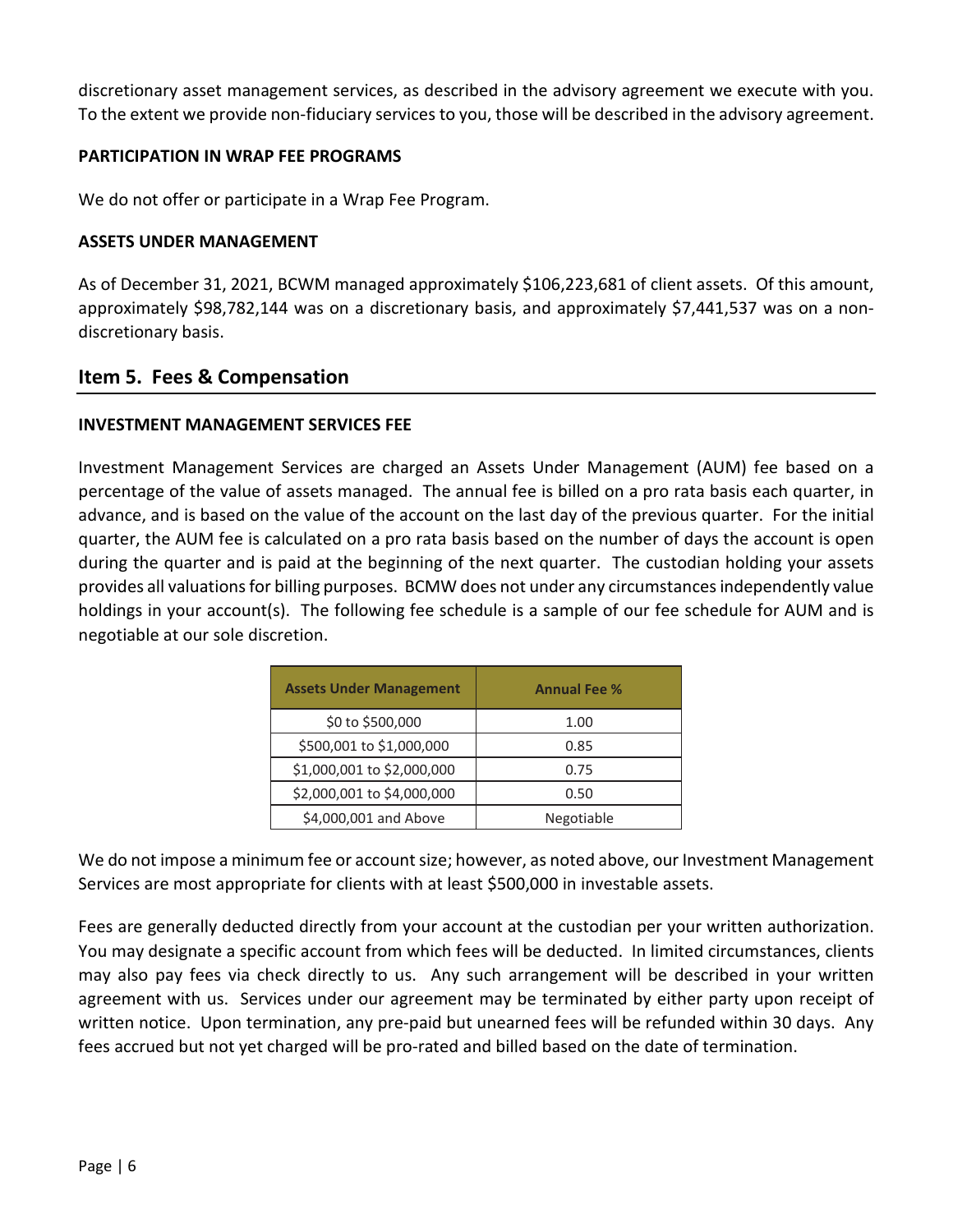#### **HOURLY FEE**

Hourly Planning/Investment Consulting Services are charged a non-negotiable hourly rate of \$250. The total fee for our services is based on the amount of time required to complete the task. An estimate of billable hours to complete the project is included in the Service Agreement between us. Fees for our hourly services are billed in arrears upon completion of services. If our agreement is terminated prior to completion of services, any earned but unbilled fees will be invoiced to you with a description of services completed. Incomplete work will not be provided.

#### **QUALIFIED RETIREMENT PLAN SERVICES FEE**

Qualified Retirement Plan Services are charged an annual fee based upon a percentage of the market value of qualified retirement plan assets.

Qualified Retirement Plan consulting fees are calculated on a tiered basis, are negotiable, and are payable quarterly, in arrears, based on the total value of assets on the last day of each quarter. Fees are deducted directly from the plan. In limited circumstances, clients may be invoiced directly.

• For plans under \$1,000,001, a flat annual fee of \$4,000 will be assessed quarterly in arrears. This fee may be higher than normally charged in the industry and similar services may be offered by another advisor at a lower fee.

| <b>Assets Under Management</b> | <b>Annual Fee %</b> |
|--------------------------------|---------------------|
| \$1,000,001 to \$2,000,000     | .37                 |
| \$2,000,001 to \$3,000,000     | .31                 |
| \$3,000,001 to \$4,000,000     | .23                 |
| \$4,000,001 to \$5,000,000     | .18                 |
| \$5,000,001 to \$6,000,000     | .15                 |
| \$6,000,001 to \$7,000,000     | .12                 |
| \$7,000,001 and above          | Negotiable          |

• For plans over \$1,000,000, fees will be subject to the following fee schedule:

Our agreement may be terminated by either party at any time upon written notice. Any fees accrued but not yet assessed to the account will be assessed at termination of the agreement. Fees for partial periods will be pro-rated based on the number of days the account(s) was managed for the quarter.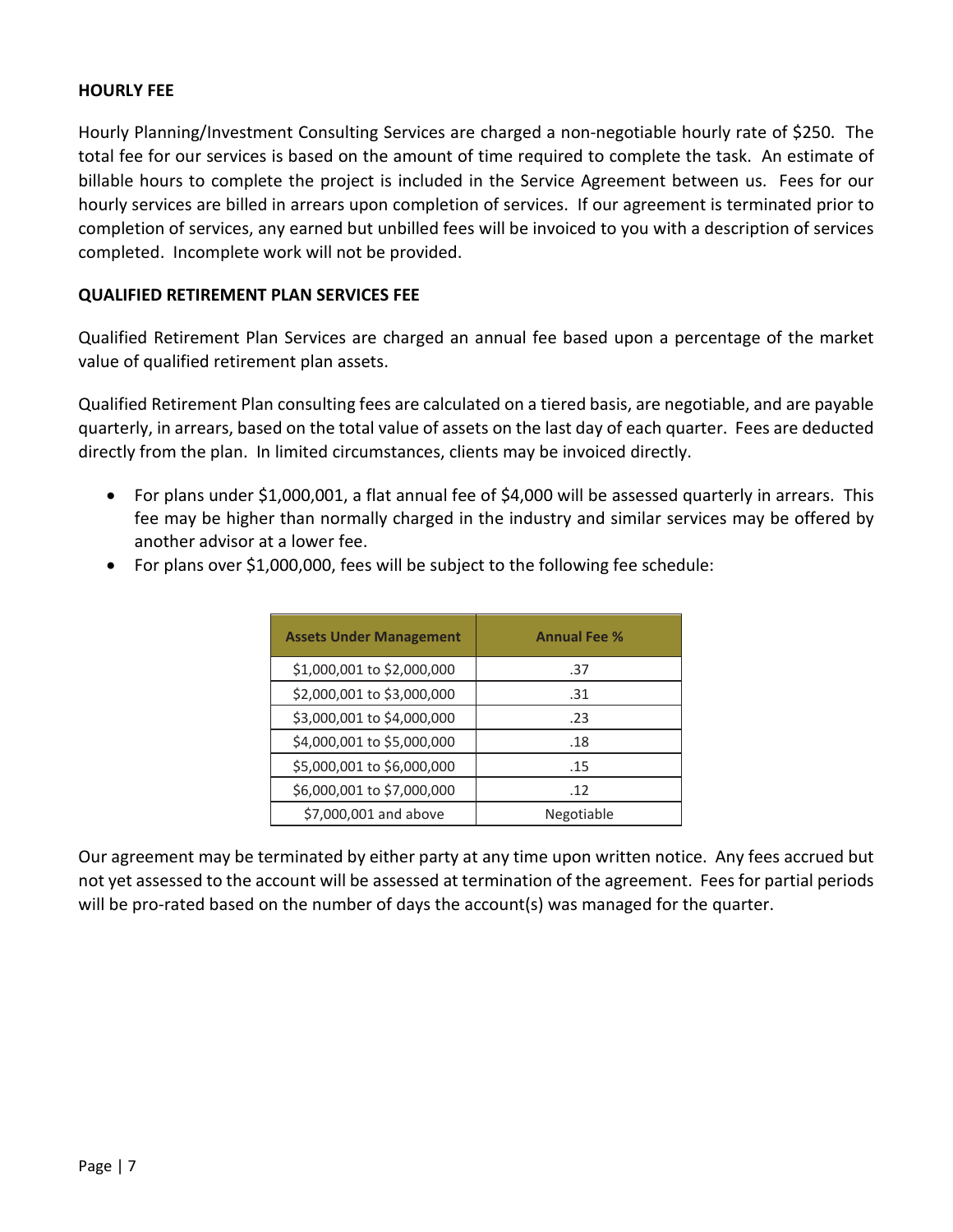#### **OTHER FEES**

#### **Transaction Fees**

Transaction fees (commissions) are paid directly to your custodian or broker-dealer for executing securities transactions. Any such fees will be fully disclosed by your custodian and are separate from any investment advisory fee paid to BCWM.

These fees may include:

- Trading Fees
- Periodic Distribution Fees
- Electronic Fund and Wire Transfer Fees
- Certificate Delivery Fees
- Reorganization Fees
- Account Transfer Fees (Outbound)
- Return Check Fees
- International Security Transfer Fees
- Overnight Mail and Check Fees
- Rule 144 Transfer Fees
- Transfer Agent Fees

This list is not meant to be all-inclusive. Please refer to Item 12 of this document for an explanation of our brokerage practices. BCWM does not receive any of the custodial commissions or custodial fees.

#### **Investment Company Fees**

Investment company funds (e.g., mutual funds or ETFs) that we recommend have their own internal expenses which are paid directly to the investment company. Some funds charge 12b-1 fees, distribution fees and/or shareholder service fees to broker-dealers that offer investment company funds to their clients. Another type of fee that may be assessed is a redemption fee which is charged by some funds when shares are sold and redeemed within a short period of time. A complete explanation of these charges is contained in the prospectus or statement of additional information provided to you by each investment company.

#### **Outside Compensation**

BCWM does not receive any compensation other than fees paid associated with Investment Advisory Fees, Hourly Fees, and Qualified Retirement Plan Fees.

# <span id="page-7-0"></span>**Item 6. Performance-Based Fees & Side-By-Side Management**

We do not charge advisory fees based on a share of the capital appreciation of funds or securities in client's accounts.

# <span id="page-7-1"></span>**Item 7. Types of Clients & Account Requirements**

We provide advisory services to a variety of clients including individuals, families, businesses, pension plans, and non-profit organizations.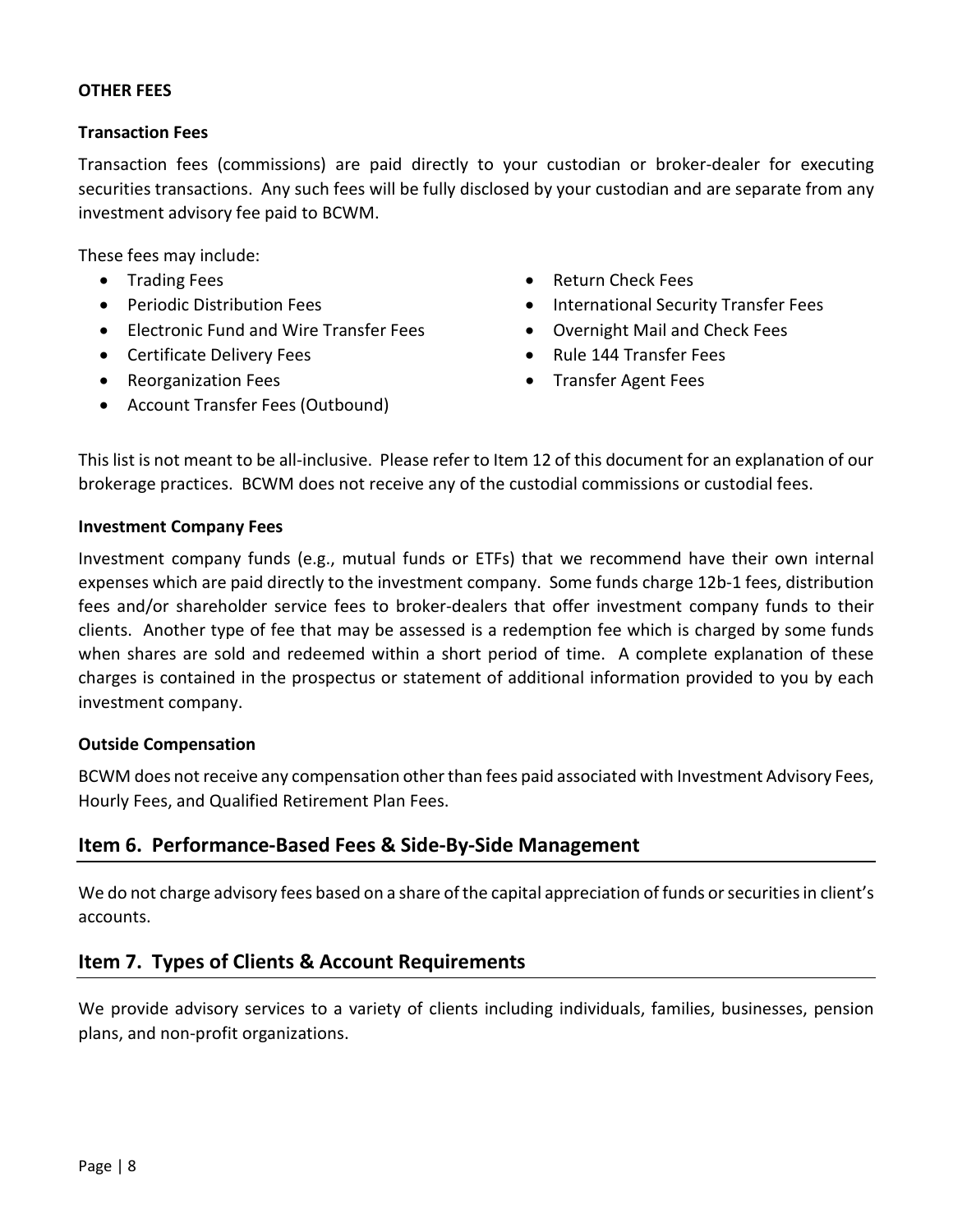#### **MINIMUM ACCOUNT SIZE**

We do not have a minimum account size for our services, however, as indicated above, we believe our Investment Management Services are most appropriate for clients with at least \$500,000 in investable assets.

### <span id="page-8-0"></span>**Item 8. Methods of Analysis, Investment Strategies & Risk of Loss**

#### **METHODS OF ANALYSIS**

#### **Fundamental Analysis**

We use fundamental analysis to analyze investments by examining publicly available financial statements, quality of reports, company management, competitive advantages, competitors, and markets. This method of analysis produces a quantitative value to compare with the current market value of the investment. We attempt to identify investments that are selling for less than their intrinsic value, i.e., whether the investment is undervalued or overvalued.

#### **Technical Analysis**

We use technical analysis to inform us as to price, volume, and valuation. These tools scrutinize the ways in which supply and demand for a security will affect changes in price, volume, and implied volatility. We also use technical analysis derived from various charting tools to generate short-term trading signals. This can assist us in improving the evaluation of a security's strength or weakness relative to the broader market or one of its sectors.

#### **Macro-Economic Analysis**

While technical analysis can provide us with insight into how a stock is trading, we also consider various macro factors within the current economic environment. These factors include, but are not limited to growth, unemployment, inflation, interest rates, and exchange rates.

#### **INVESTMENT STRATEGIES**

#### **Tactical Asset Allocation**

We use Tactical Asset Allocation, an active management strategy, to adjust the allocation of assets in a portfolio, thereby taking advantage of potential market opportunities. We adjust our asset allocation according to our opinion of the valuation of the investments held in client accounts. This strategy may result in being over-weighted in a particular sector of the market that we feel will out-perform other investments. We may also underweight a particular sector of the market we feel will underperform other investments. The preference is to hold investments long-term, but BCWM may recommend the liquidation of a certain investment if, in our opinion, it is no longer in your best interest to hold such investment.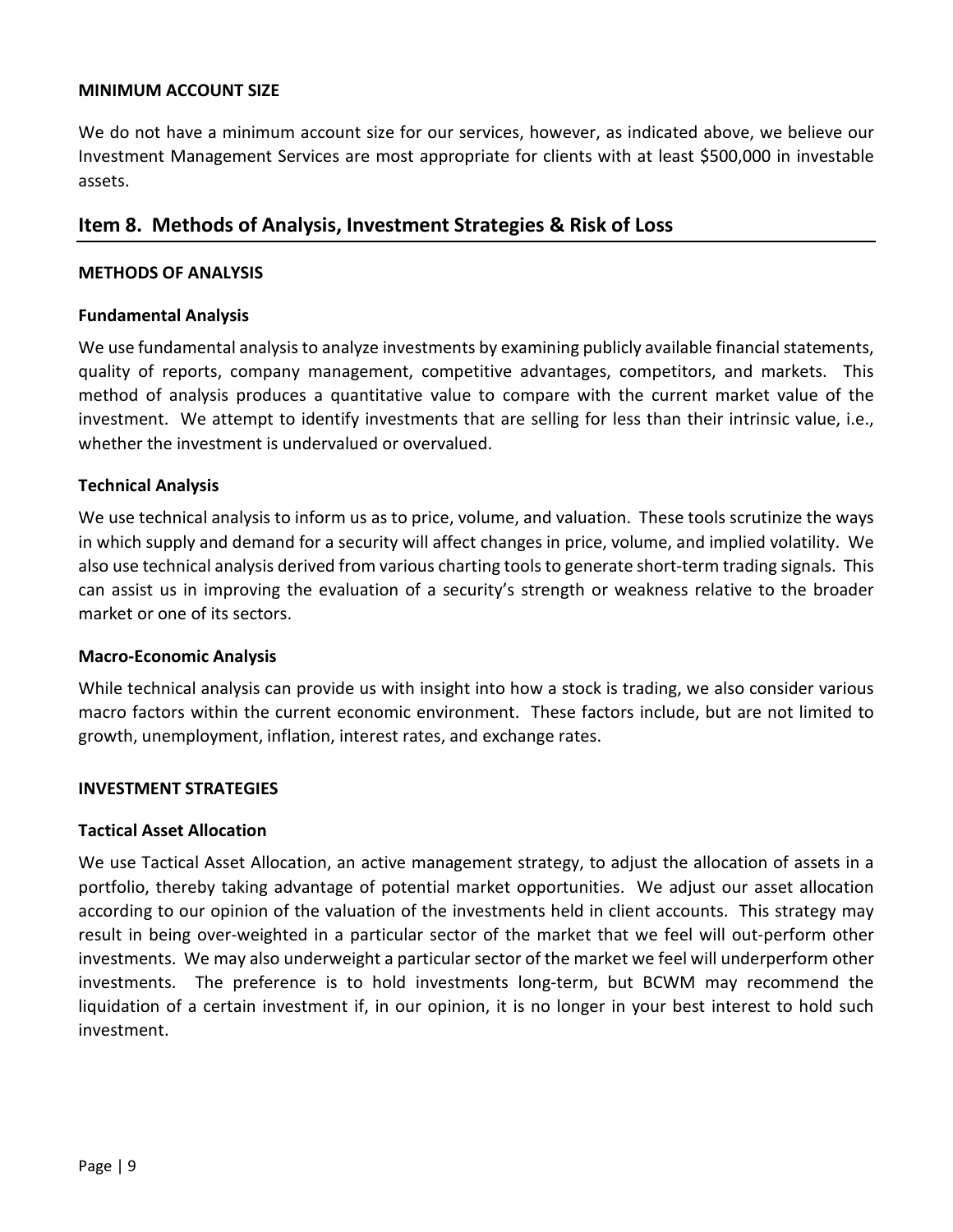#### **Core-Satellite**

We use a Core-Satellite investment approach to minimize cost, tax liability, and volatility. The core of the portfolio consists of passive investments that track major market indices. Additional investments are added to your portfolio in the form of actively managed investments.

#### **RISK OF LOSS**

All investments involve some degree of risk. Risk refers to the degree of uncertainty and/or potential of financial loss in all, or part, due to an investment decision. In general, investment risks increase as potential return increases when investors aim for higher returns. BCWM uses several strategies designed to reduce risk. Despite these strategies, historical data shows all market sectors experience cyclical volatility. Other risks apply which may include but are not limited to:

#### **Asset Class Risk**

An asset class is a group of securities that exhibit similar characteristics and behave similarly in the marketplace. Multiple asset classes are used for diversification purposes, as each class is expected to reflect different risk and return investment characteristics. They may perform differently in any given market environment. The three primary asset classes are equities, fixed income, and cash equivalents.

#### **Equity-Related Securities Risk**

All equity investments have the potential to be volatile and experience dramatic fluctuations in share value. This fluctuation can be driven by social, political, governmental, or general economic issues within that corporation's country of origin. These investments may be more volatile than either fixed income or cash equivalents.

Prices of common stock (equities) react to the economic conditions of the company that issued the security, the industry within which the company operates, and other market conditions. The prices of these securities may fluctuate widely. Investments related to the value of stocks may rise and fall based on an issuer's actual or anticipated earnings, changes in management, the potential for takeovers and acquisitions, and other economic factors.

Securities of small-cap issuers (small public companies) may present greater risks than those of large-cap issuers (large public companies). For example, some small- and mid-cap issuers often have limited product lines, markets, or financial resources. Also, their securities may be thinly traded and may be followed by fewer investment research analysts. Therefore, they may be subject to higher volatility in revenues, expenses, earnings, and price. The market prices of small- and mid-cap securities generally are more sensitive to changes in earnings expectations, to corporate developments, and to market rumors than are the market prices of large-cap issuers.

#### **Fixed Income Securities Risk**

Page | 10 Prices of fixed income instruments (e.g., bonds) can exhibit volatility and change daily. Fixed income investments present numerous risks including interest rate, duration, reinvestment, prepayment, and credit risk. Fluctuation in interest rates impact the value of fixed-income investments. For example, a rise in interest rates lowers the value of fixed income investments with fixed interest rates and vice versa. Fixed income investments with longer durations tend to be more volatile than those with shorter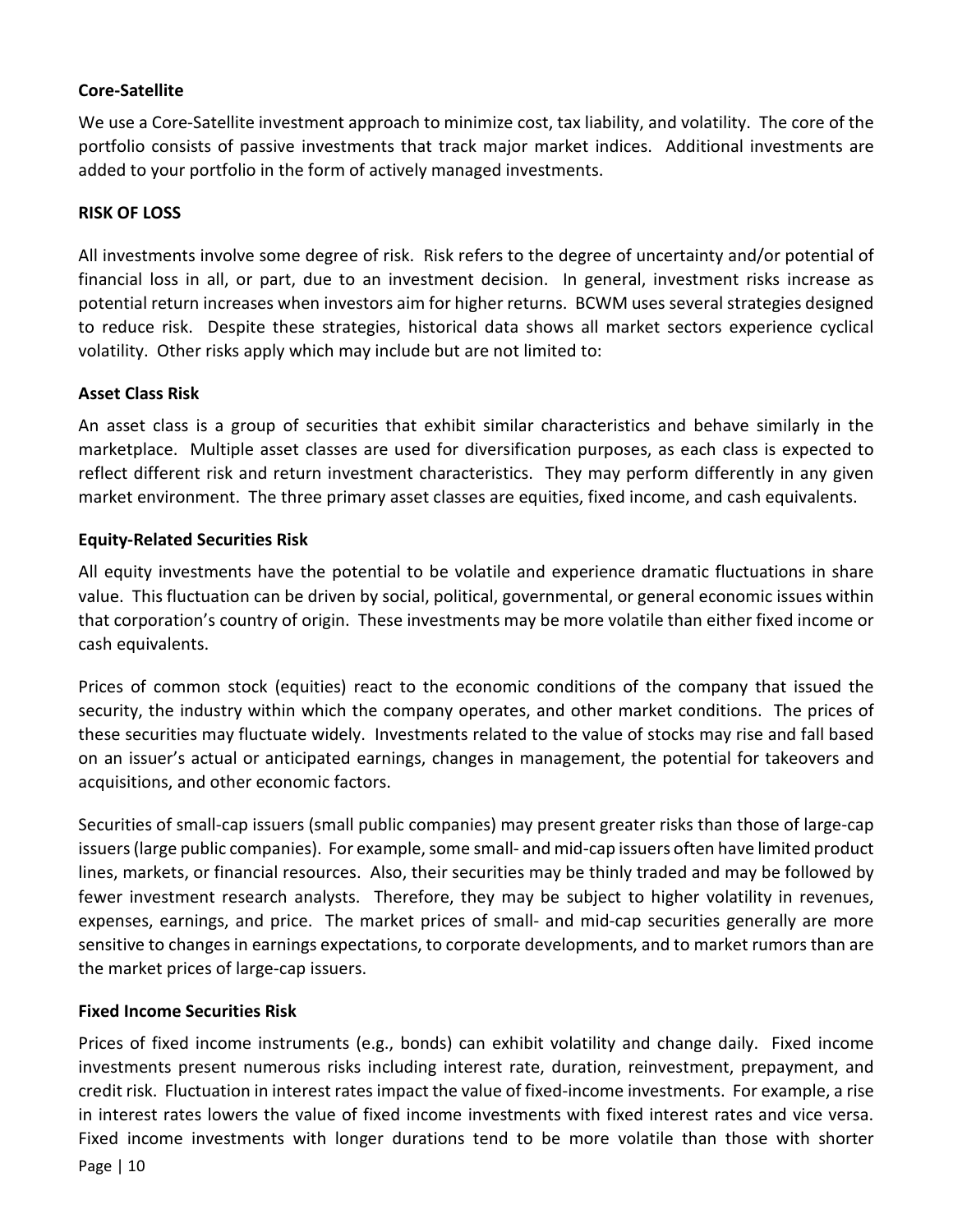durations. Reinvestment risk is the inability to invest future cash flows of the security at favorable rates. Prepayment risk refers to the premature return of principal on a fixed income security where the current interest rate environment for reinvestment is lower. Credit risk is the risk that the security's issuer defaults on its obligations.

#### **Foreign Securities Risk**

The securities markets of many foreign countries, including emerging countries, have substantially less trading volume than the securities markets of the US. Securities of some foreign companies are less liquid and more volatile than securities of comparable US companies. As a result, foreign securities markets may be subject to greater influence than US markets by adverse political, social, and economic events. Foreign markets may also be affected by large investors' trading significant blocks of securities which may impact price through trading volume. Further, many foreign governments are less stable than the US government. While we typically gain exposure to foreign markets through Exchange-Traded Funds (ETFs), mutual funds, or similar pooled vehicles rather than investing directly in foreign securities, the limited liquidity of some foreign markets may affect our ability to acquire or dispose of securities at a price and at the time we think is advisable. We may also obtain exposure to foreign markets through debt securities with multi-national banks. These securities pose the risks associated with domestic fixed income securities, as well as the risks posed by foreign securities. Overseas investments are further subject to exchange rate risk, or fluctuations in the value of the dollar versus the local currency of the investment's originating country.

### **Options/Derivatives**

Purchasing a long option gives the buyer the right, but not the obligation, to buy or sell a particular security at a specified price before the expiration date of the option. When an investor writes (or sells) an option, if the buyer exercises the option prior to expiration, the investor is obligated to deliver to the buyer of the option a specified number of shares, a pre-determined price per share, or the calculated money difference. The seller receives a premium in exchange for writing the option. The potential loss on short (naked) call options is hypothetically unlimited and this is not a strategy we employ (we generally limit our options activity to writing covered calls or buying puts), but we may use ETFs, funds, or third-party managers to implement this strategy. Options are time-decaying assets that expire on pre-determined dates. Commission charges for option transactions may be higher than those assessed for other assets, such as individual equities.

### **Leveraged ETFs and Leveraged Inverse ETFs**

Leveraged ETFs seek to deliver multiples of the performance of the index or benchmark it tracks. Inverse ETFs (also called "short" funds) are negatively correlated investments to their benchmark that seek to deliver the opposite of the performance of the index or benchmark it tracks. Like traditional ETFs, leveraged and inverse ETFs track a broad range of indices. They may track specific sectors, commodities, currencies, or some other benchmark. Inverse ETFs often are marketed as a way for investors to profit from, or at least hedge their exposure to downward moving markets. Leveraged inverse ETFs (also known as "ultra-short" funds) seek to achieve a return that is a multiple of the inverse performance of the underlying index. An inverse ETF that tracks a particular index, for example, seeks to deliver the inverse of the performance of that index, while a 2x (two times) leveraged inverse ETF seeks to deliver double the opposite of that index's performance. These strategies do not guarantee specific performance and they may fail to achieve the desired goal.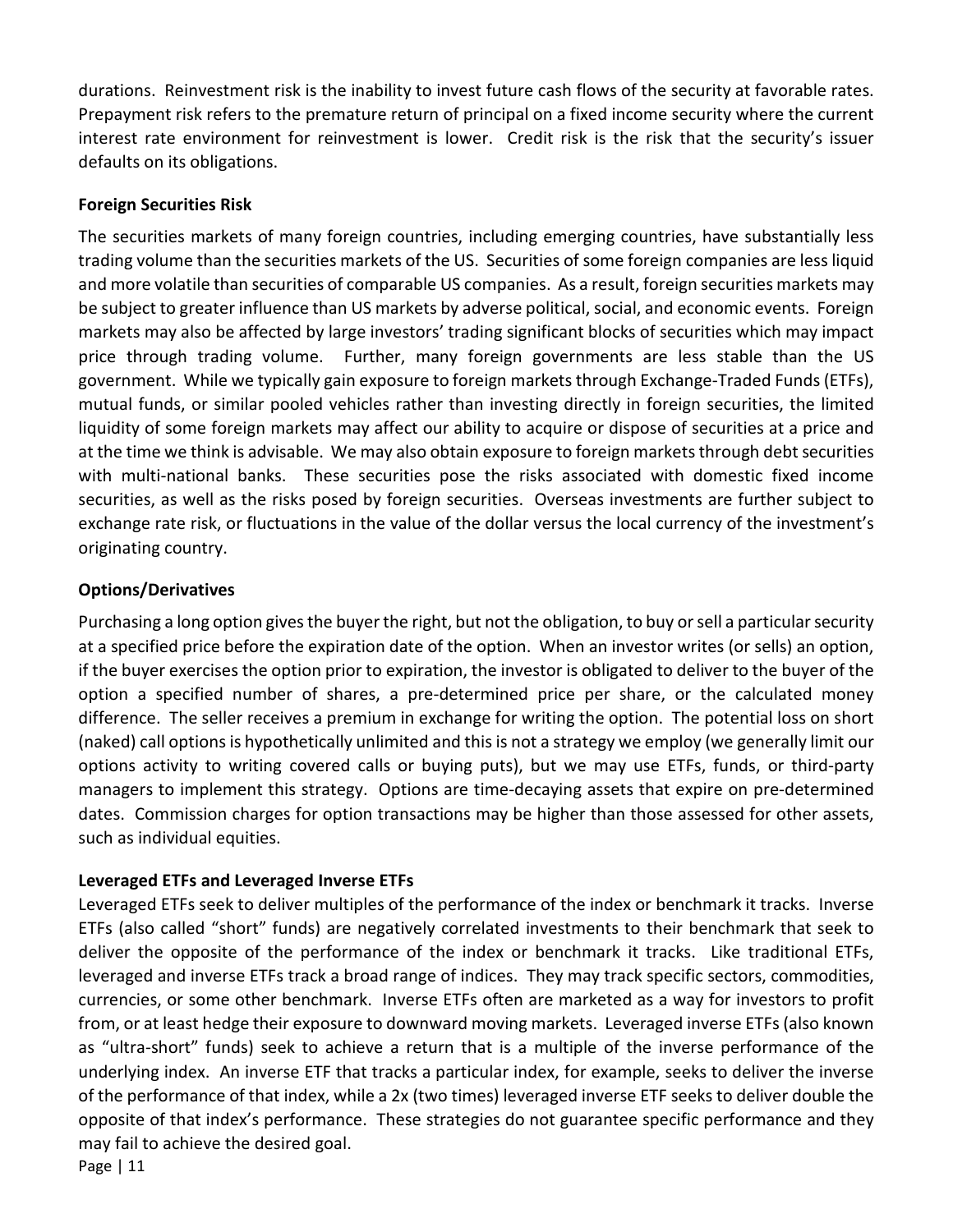To accomplish their objectives, leveraged and inverse ETFs pursue a range of investment strategies through the use of swaps, futures contracts, and other derivative instruments. Most leveraged and inverse ETFs "reset" daily, meaning that they are designed to achieve their stated objectives on a daily basis. Their performance over longer periods of time (weeks or months) can differ significantly from the performance (or inverse of the performance) of their underlying index or benchmark during the same period of time. This effect can be magnified in volatile markets.

There is always a risk that leveraged or inverse ETF will not meet their stated objectives on any given trading day. While there may be trading and hedging strategies that justify holding this investment longer than a day, because they reset each day, their performance can quickly diverge from the performance of the underlying index or benchmark. The longer these investments are held, the more their performance will diverge from the index due to these internal factors.

### **Short Selling**

We do not typically employ individual issue short selling in our client portfolios, but funds or ETFs purchased for clients may use short selling. We may also use short funds or ETFs on a limited basis in client portfolios. Short selling involves selling securities which are not owned. The securities are borrowed from the purchaser with an obligation to replace the borrowed securities at a later date. Short selling allows the investor to profit from declines in market prices to the extent such decline exceeds all costs of borrowing and transacting the securities. A short sale creates the risk of a theoretically unlimited loss, in that the price of the underlying security could increase without limit, thus increasing the cost to the client of buying those securities to cover the short position. There can be no assurance that the securities necessary to cover a short position are available for purchase at or near prices quoted in the market. Purchasing securities to close out the short position can itself cause the price of the securities to rise further, thereby exacerbating the loss.

#### **Issuer Risk**

Issuer risk is the risk that the security's issuer becomes insolvent. The investment value is dependent not only on the performance of the underlying asset but also on the creditworthiness and solvency of the issuer, which may change over the term of the investment.

#### **Market Risk**

The value of a particular investment may drop in reaction to tangible or intangible events, and market conditions. This type of risk is caused by external factors independent of a security's particular underlying circumstances. For example, political, economic, and social conditions may trigger market events.

### **Liquidity Risk**

Liquidity is the ability to convert an investment into cash. Investments that are normally liquid may become difficult or, in some cases, impossible to sell at an acceptable price during periods of economic instability or other emergency conditions.

#### **Regulatory Risk**

The risk that a change in laws or regulations will materially impact a security, business, sector, or market. Also, lack of regulation can lead to business practices that may adversely affect the value of an investment.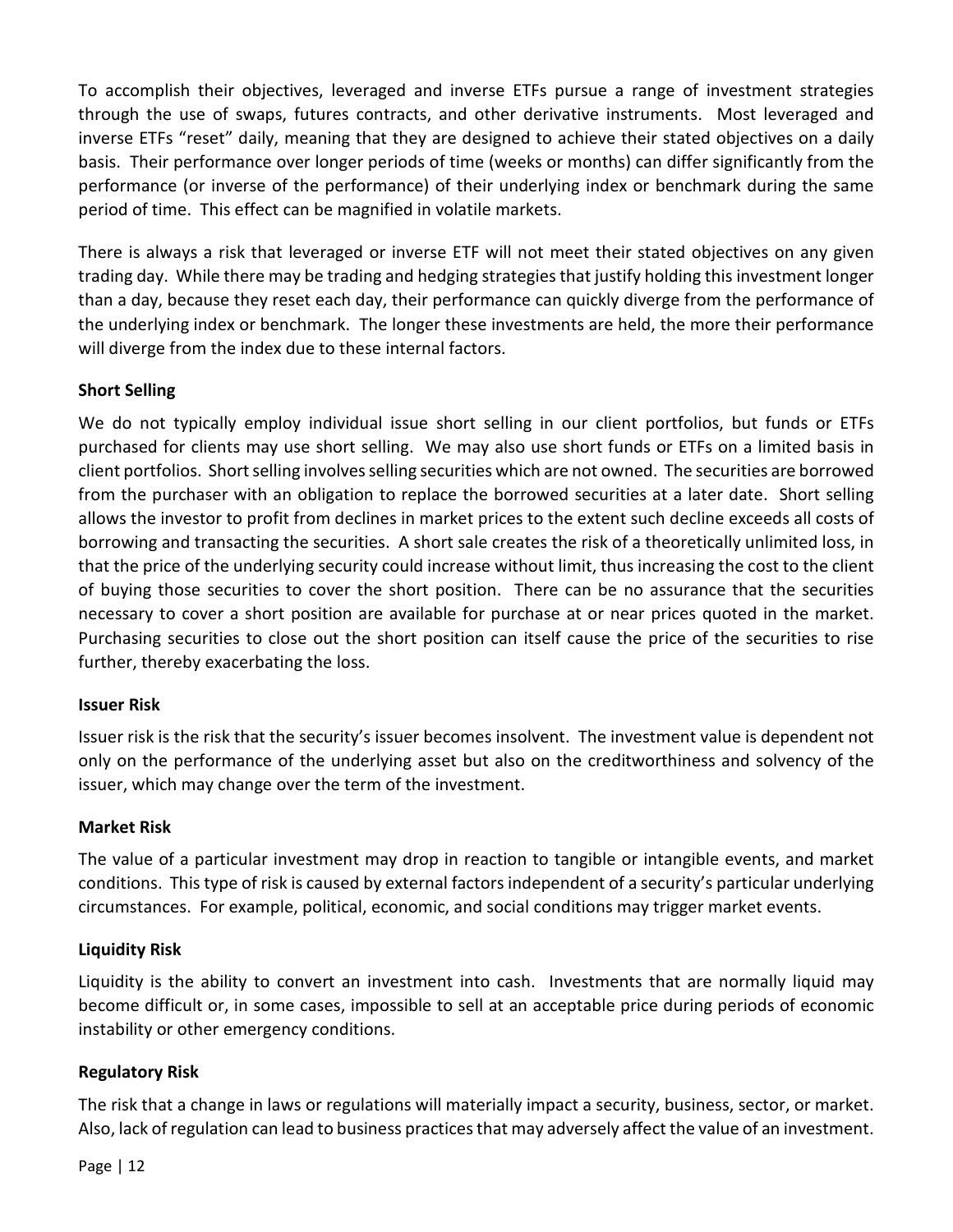#### **Concentration Risk**

Concentration risk is the risk of amplified losses that may occur from having a large portion of your holdings in a particular investment, asset class, or market segment relative to your overall portfolio.

#### **Operational Risk**

Operational Risk is the potential loss from inadequate or failed procedures, systems, or policies. This can include management and employee errors, system failures, or any event that disrupts business processes. BCWM operates with one principal executive who also serves as our Chief Investment Officer (CIO) which could generate potential risk from a negative event impacting his ability to operate as CIO.

### <span id="page-12-0"></span>**Item 9. Disciplinary Information**

We are required to disclose all material facts regarding any legal or disciplinary event that would be material to your evaluation of our firm, or the integrity of our management. We have no information to disclose applicable to this Item.

### <span id="page-12-1"></span>**Item 10. Other Financial Industry Activities & Affiliations**

Neither BCWM nor any of our management persons are registered, or have an application pending to register, as a broker-dealer or a registered representative of a broker-dealer.

Neither BCWM nor any of our management persons are registered, or have an application pending to register, as a futures commission merchant, commodity pool operator, a commodity trading advisor, or an associated person of the foregoing entities.

# <span id="page-12-2"></span>**Item 11. Code of Ethics, Participation, or Interest in Client Transactions & Personal Trading**

To fulfill our responsibilities as a fiduciary, we have adopted a Code of Ethics (the "Code"). The Code incorporates the following general principles that all employees are expected to uphold: (1) putting the clients' interest first at all times; (2) conducting all personal securities transactions in such a manner to be consistent with the Code and to avoid any actual or potential conflict of interest or any abuse of an employee's position of trust and responsibility; (3) not taking inappropriate advantage of their position; (4) treating all client information as confidential, and (5) maintaining independence in the investment decision-making process.

In addition to guidelines regarding personal trading, the Code also addresses and governs the giving and receiving of gifts and entertainment, service on outside boards of directors and other outside business activities. Our personnel are required to certify compliance with the Code on a periodic basis.

Please contact us at the telephone number or email address listed on the first page of this Brochure if you would like to receive a full copy of our Code of Ethics.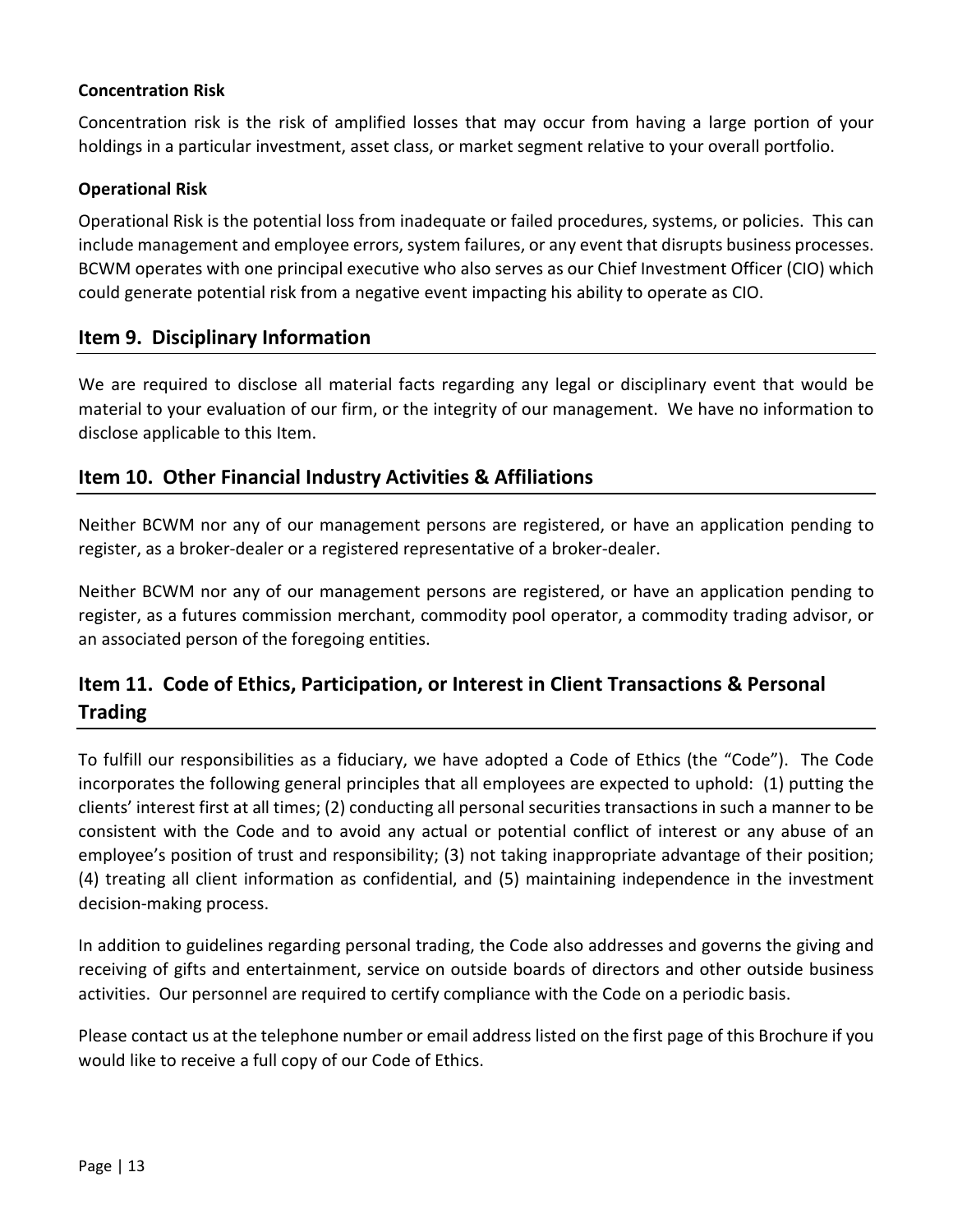### **CONFLICTS RELATED TO BCWM OR ITS EMPLOYEES TRADING FOR THEIR OWN ACCOUNT.**

Investments by BCWM or its employees, for their own accounts, in securities that are also held in client accounts could give the perception of interfering with our fiduciary duty of making decisions which are in the best interest of our clients and could otherwise have a disadvantageous effect on the values, prices or trading strategies of client portfolios. Our personal trading policy has been developed to address this particular conflict by requiring all employee transactions be executed with, or after, all client trading has been completed for the day. In some cases, the trades of clients and advisory personnel will be combined in a single block trade and all trades will receive the same average price.

# <span id="page-13-0"></span>**Item 12. Brokerage Practices**

### **RECOMMENDATION OF A BROKER / CUSTODIAN; FACTORS CONSIDERED IN OUR RECOMMENDATIONS**

All client assets must be held with a "qualified custodian," generally a broker-dealer or a bank. That custodian is said to have "custody" of your assets. BCWM does not maintain custody of your assets. However, the SEC may deem BCWM to have "custody" if you have given us the authority to withdraw assets from your account (to pay our fees or to direct funds to third parties you authorize. See Item 15— Custody, below).

Although we occasionally work with other broker/dealers and custodians, we recommend Charles Schwab & Co., Inc. ("Schwab"), a registered broker-dealer, member SIPC, as our primary qualified custodian. BCWM is independently owned and operated and is not affiliated with Schwab. Schwab will hold your assets in a brokerage account and buy and sell securities as we instruct. While we recommend you use Schwab, you will decide whether to do so and will open your account with Schwab by entering into an account agreement directly with them. We don't open the account for you, though we may assist you with the process and handle the administrative aspects.

We review a range of factors to determine whether the terms Schwab provides are most advantageous to you overall compared with other available providers and their services such as:

- Combination of transaction execution services and asset custody services, generally without a separate fee for custody
- Capability to execute, clear, and settle trades
- Capability to facilitate transfers and payments to and from accounts
- Breadth of available investment products
- Availability of investment research and tools that assist us in making investment decisions
- Quality of services
- Competitiveness of the price of those services and willingness to negotiate prices
- Reputation, financial strength, security, and stability
- Availability of other products and services that benefit us, as discussed below

### **Schwab's Brokerage and Custody Costs**

Page | 14 Schwab generally does not charge clients for custody services but is compensated by charging you commissions or other fees on trades that it executes or that settle into your Schwab account. Schwab is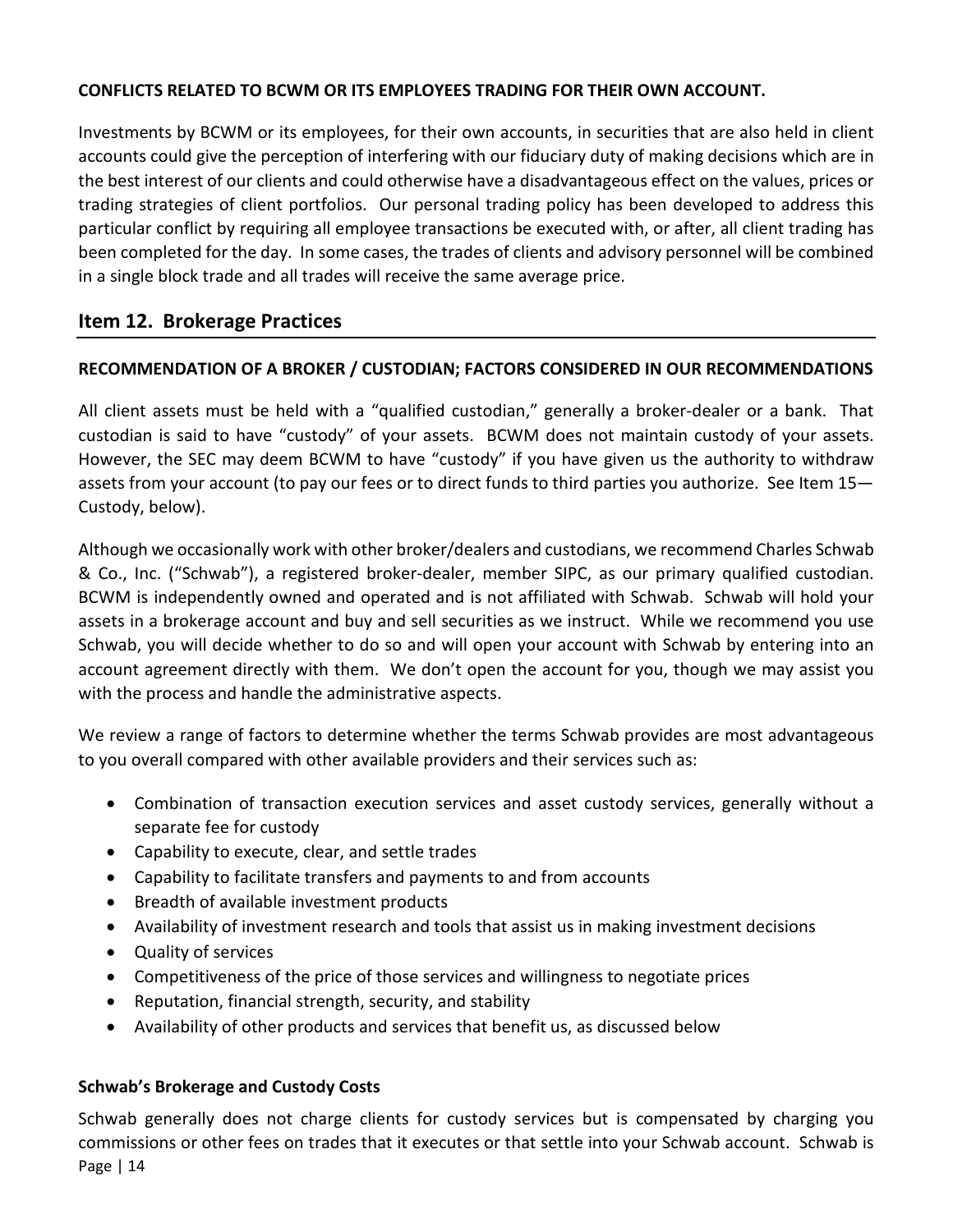also compensated by earning interest on the uninvested cash in Schwab's Cash Features Program or on any margin balance maintained in Schwab accounts, and from other ancillary services.

Schwab discloses its fees and costs, and we take those costs into account when executing transactions on your behalf. Most trades no longer incur commissions or transaction fees, though there are exceptions. For example, Schwab charges you a flat dollar amount as "prime broker" or "trade away" fee for each trade that we have executed by a different broker-dealer but where the securities bought or the funds from the securities sold are deposited (settled) into your Schwab account. These fees are in addition to the commissions or other compensation you pay the executing broker-dealer. In order to minimize your trading costs, we have Schwab execute most trades for your account. BCWM does not utilize "prime broker" or "trade away" transactions.

Certain mutual funds and ETFs are also made available for no transaction fee; as a result many confirmations show "no commission" for a particular transaction. Typically, the custodian (not BCWM) earns additional remuneration from such services as recordkeeping, administration, and platform fees, for the funds and ETFs on their no-transaction-fee lists. This additional revenue to the custodian will tend to increase the internal expenses of the fund or ETF. BCWM selects investments based on our assessment of several factors, including liquidity, asset exposure, reasonable fees, effective management, and low execution cost. Where we choose a no-transaction-fee fund or ETF, it is because it has met our criteria in all applicable categories.

### **Products and Services Available to BCWM from Schwab**

Schwab Advisor Services™ is the Schwab business that serves independent investment advisory firms like BCWM. They provide us and our clients with access to their institutional brokerage services (trading, custody, reporting, and related services), some of which are not typically available to Schwab retail customers. Certain retail investors, though, may be able to get institutional brokerage services from Schwab without going through us or another advisor. Schwab also makes available various support services to us which help us manage or administer our clients' accounts; and which help us manage and grow our business. Schwab's support services are generally available on an unsolicited basis (we don't have to ask for them) and at no charge to us. The following is a more detailed description of Schwab's support services.

### **Schwab's Services that Benefit Clients**

Schwab's institutional brokerage services include access to a broad range of investment products, execution of securities transactions, and custody of client assets. The investment products available through Schwab include some to which we might not otherwise have access or that would require a significantly higher minimum initial investment by our clients. These services generally benefit you and your account.

### **Schwab's Services that do not Directly Benefit Clients**

Schwab makes available to us other products and services that benefit BCWM but do not directly benefit you or your account. These products and services assist us in managing and administering our clients' accounts and operating our firm. One such service is investment research, both Schwab's own and that of third parties. We may use this research to service all or a substantial number of our clients' accounts,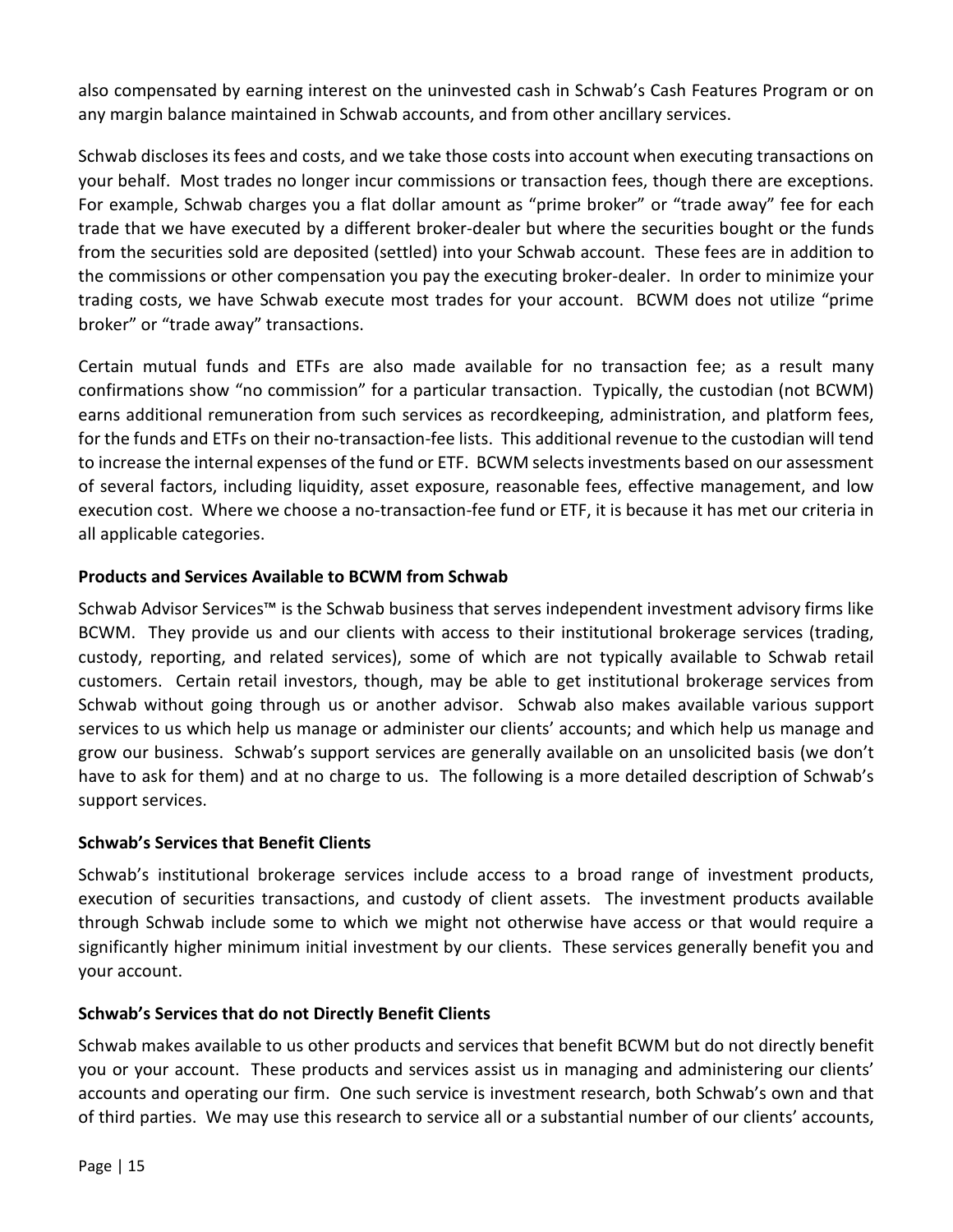including accounts not maintained at Schwab. In addition, Schwab also makes available software and other technology that:

- Provides access to client account data
- Facilitates trade execution and the allocation of blocked orders for multiple accounts
- Provides pricing and other market data
- Facilitates payment of BCWM's fees directly from your account, if authorized in your advisory agreement
- Assists with back-office functions such as recordkeeping and client reporting

### **Schwab's Services that Generally Benefit Only Us**

Schwab offers other services intended to help us manage and further develop our business enterprise, a number of which we do not utilize (such as access to employee benefits providers and marketing consulting). The services we do tend to use include:

- Consulting on technology and business needs
- Consulting on legal and compliance needs
- Educational conferences and events
- Publications and conferences on practice management, business management, and industry data

Schwab provides some of these services itself. In other cases, it will arrange for third-party vendors to provide the services to us. Schwab also discounts or waives its fees for some of these services or pays all or a part of a third party's fees. If you did not maintain your account with Schwab, we would be required to pay for these services from our own resources. The software, technology, and account access Schwab provides create an operational and compliance benefit for BCWM that does not necessarily translate directly into a client benefit. While we believe that Schwab is quite competitive and provides good value to our clients overall, the efficiencies provided to BCWM create an incentive for us to recommend Schwab over other custodians, even though other custodians offer similar services and support. In some cases, this means that clients could pay more for custody and execution through Schwab than through others. This is a conflict of interest which we mitigate through disclosure. We also review the capacities and costs of Schwab regularly to ensure that our clients are receiving quality executions and competitive pricing, as well as more intangible service benefits.

#### **DIRECTED BROKERAGE**

Because we execute your investment transactions through the custodian holding your assets, we are effectively requiring that you "direct" your brokerage to your custodian, absent other specific instructions as discussed below. Because we are not choosing brokers on a trade-by-trade basis, we may not be able to achieve the most favorable executions for clients and this may ultimately cost clients more money. Not all investment advisors require directed brokerage.

We do not use, recommend, or direct activity to brokers in exchange for client referrals. Although not a normal business practice for BCWM, we may permit clients to direct us to use brokers other than the custodian. If we agree to accommodate your request to do this, we will likely have little or no ability to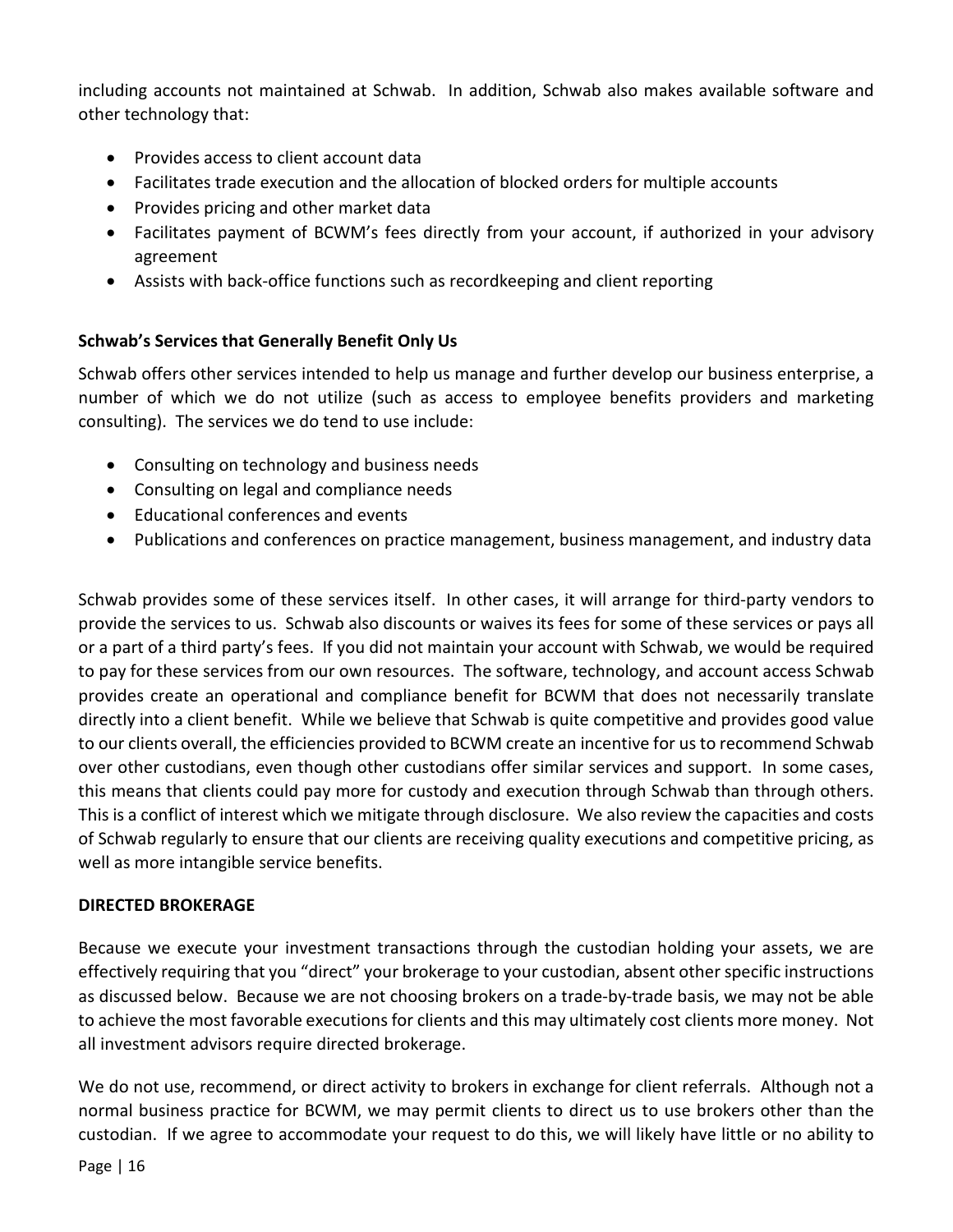negotiate commissions or influence execution price, and you will also not benefit from any trade aggregation we may implement for other clients. This may result in greater costs to you.

### **AGGREGATED OR BLOCK TRANSACTIONS**

When we decide to purchase or sell a specific security for multiple clients at the same time, we will generally aggregate client transactions with those of other client accounts at the same custodian. This results in client trades being executed and billed at the same price.

When we choose to place a block transaction, we issue instructions to purchase a particular number of shares or face amount of a security and all participating clients and their pro-rated shares of the block are known at the time of the transaction. We generally trade in liquid securities and partial allocations are not a concern under normal market conditions. However, should we not receive the full amount of the requested, or if multiple executions are required, the following apply:

- If the full amount we requested is not obtained (and we determine to stop trading), we will prorate the purchased shares equally across all participating accounts. However, if employee transactions are included in the block and only a partial fill is completed, employee transactions are excluded (per our Code) until all client trades are completed.
- If multiple fills occur during the same day to complete the full block, then all purchases are averaged to price and each participating client receives their full allocation at that average price.

#### **TRADE ERRORS POLICY**

From time to time, an error in submitting a trade order on your behalf may take place. When this occurs, BCWM may place a correcting trade with the broker-dealer which has custody of your account. BCWM will take the appropriate measures to return your account to its intended position.

### **RESEARCH AND OTHER SOFT DOLLAR BENEFITS**

We do not have any traditional "soft dollar" arrangements in place, in which we agree to direct a certain amount of commission dollars to a specific custodian in exchange for research or other services. Rather, the services described in this Item 12 are made available to us simply because we maintain client accounts on the custodian platform.

BCWM uses Schwab's Institutional services to service all or a substantial number of our client accounts.

The availability to take advantage of the foregoing products and services is not contingent upon us committing to a custodian any specific amount of business (assets in custody or trading commissions). In some cases, clients could pay more for custody and execution through Schwab (or other custodian we recommend) than through others. We review the capacities and costs of custodian regularly to ensure that our clients are receiving quality executions and competitive pricing, as well as more intangible service benefits.

As part of our fiduciary duty to our clients, we endeavor at all times to put the interest of our clients first. We want our clients to be aware that the utilization of the above benefits and services from a custodian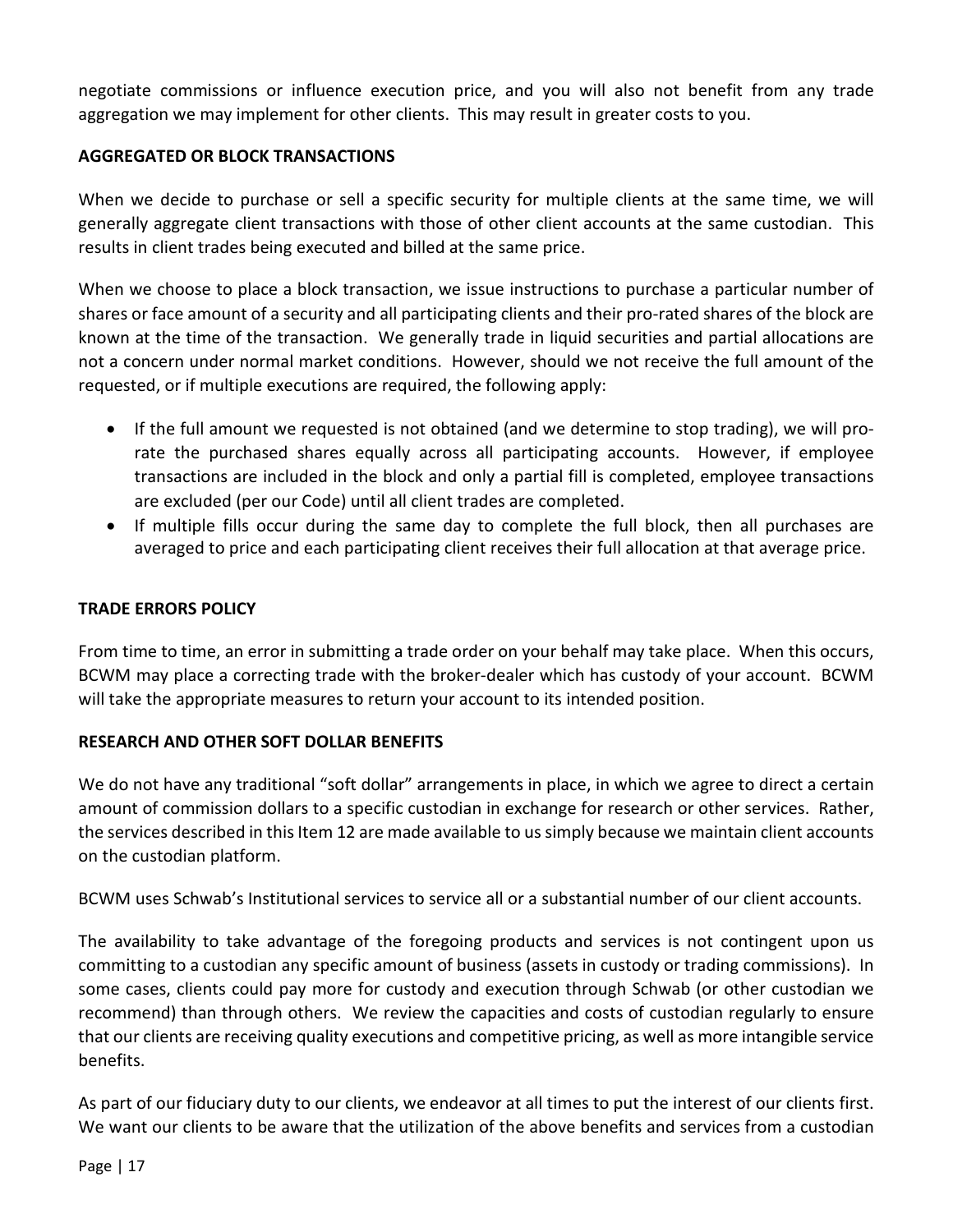creates a conflict of interest, as this could indirectly influence our choice of either broker-dealer for both custody and brokerage services. We review our choice of custodians on an annual basis to reaffirm the health of each entity, the quality of executions, and the additional services provided by the custodian. We believe our selection of Schwab as custodian and broker is in the best interest of our clients because of the scope, quality, and price of their services.

### **BEST EXECUTION**

As indicated above, we typically require that clients open brokerage/custodial accounts at custodians not affiliated with us – typically Schwab. We are not compensated directly for recommending custodians to clients, though we may receive indirect economic benefits from those custodians as outlined above. The criteria for recommending a custodian include reasonableness of commissions and other costs of trading, ability to facilitate trades, securities lending needs, access to client records, computer trading support and other operational considerations. These factors are reviewed from time to time to ensure that the best interests of our clients are upheld.

In seeking "best execution" for clients, the key factor is not the lowest possible cost, but whether the transaction represents the best qualitative execution, taking into account the full range of services, including execution capability, technological processes used for submitted trades and other valuation services.

# <span id="page-17-0"></span>**Item 13. Review of Accounts**

### **REVIEWS**

BCWM monitors investment advisory portfolios as part of a continuous and ongoing process, and we review all investment advisory accounts no less than quarterly. We evaluate consistency with the investment strategy and for performance. Portfolio reviews may be triggered by changes in your personal, tax, or financial status. Macroeconomic and company-specific events may also trigger reviews. You are encouraged to notify BCMW if changes occur in your financial situation that may impact your investment plan. Financial plans are reviewed only upon request unless you retain us to update the plan on a continuous basis.

### **REPORTS**

You will receive brokerage statements no less than quarterly from your qualified custodian. These account statements describe all activity in your account(s) including account holdings, transactions, and investment advisory fees deducted from the account. All Investment Management clients receive written reports quarterly from BCWM.

# <span id="page-17-1"></span>**Item 14. Client Referrals & Other Compensation**

BCWM receives a benefit from Charles Schwab & Co., Inc. ("Schwab") in the form of support products and services made available to independent investment advisors whose clients maintain accounts at Schwab. These products and services are discussed in greater detail above in Item 12 - Brokerage Practices. BCWM does not receive an economic benefit, directly or indirectly, from any other third party for advice rendered